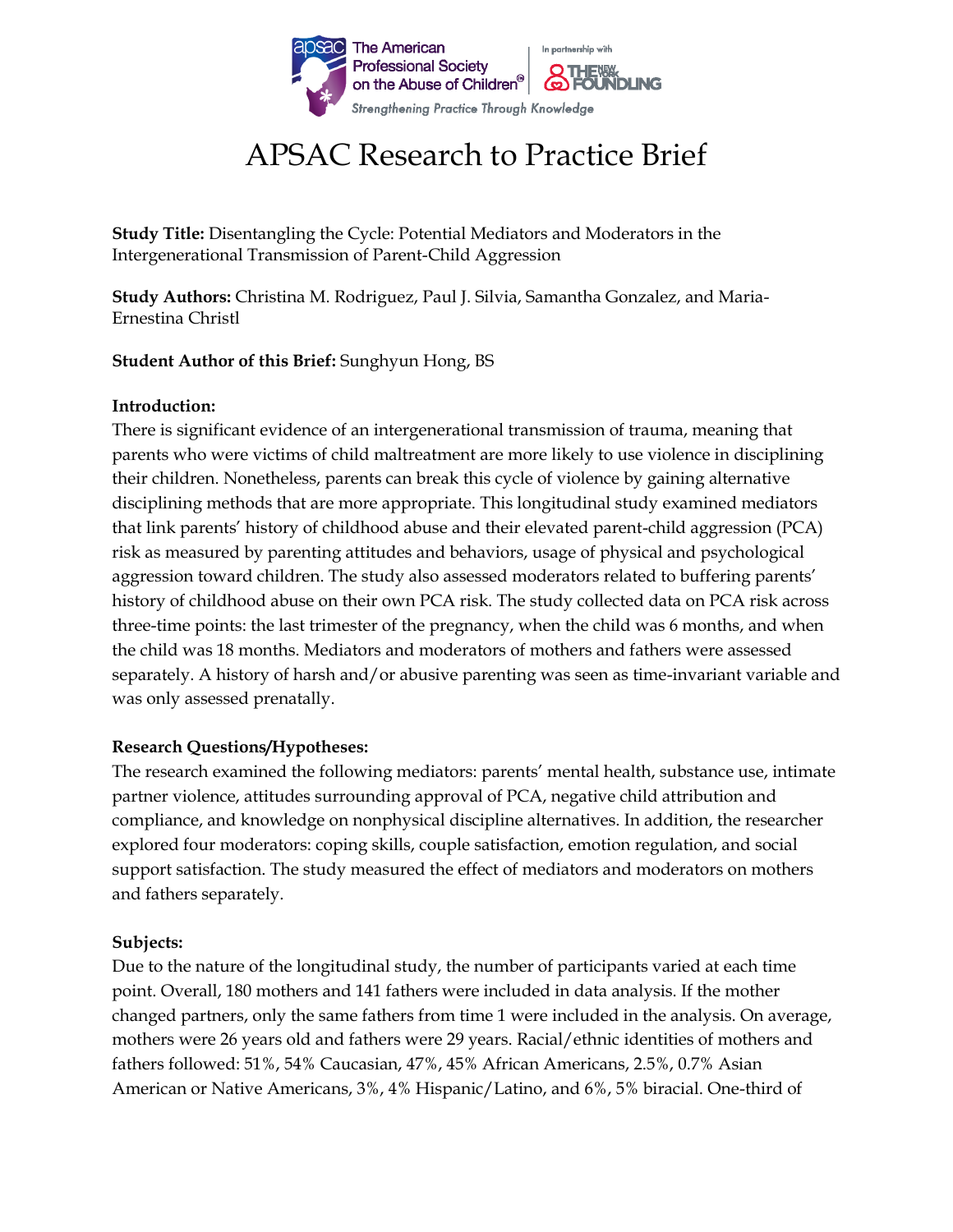mothers and one-fourth of fathers attended high school or less and had a household income under \$40,000. Seventy-four percent of mothers were living with the father of the child.

## **Findings:**

The result suggests there are not consistent mediators and moderators over time. Significant findings were only found prenatally.

Prenatally, both parents' history of physical and psychological aggression was significantly associated with PCA risk. Both parents' lack of knowledge of nonphysical discipline alternatives and greater PCA approval attitudes mediated PCA risk. Personal vulnerabilities, such as mental health, substance use problems and intimate partner violence further significantly mediated PCA risk among mothers. In both parents, high couple satisfaction significantly buffered PCA risk. In addition, mothers' problem-focused coping strategy and fathers' emotion regulation, and social satisfaction significantly moderated PCA risk.

Post-childbirth, both parents' histories of physical and psychological aggression were significantly linked to PCA risk at 18 months. However, no significant mediators were found for buffering PCA risks. Strong moderators were not also observed during postpartum, although high couple satisfaction marginally moderated PCA risk for both parents.

# **Recommendation:**

The study notes a challenge in developing an intervention for the parents during and post pregnancy, due to the complexity and inconsistency in risk and protective factors linked with their elevated PCA risk. In this research study, significant mediators and moderators were only found during the prenatal period. Future study is encouraged to further explore mediators and moderators significant during the postpartum period. In addition, future study should re-assess the personal history of childhood abuse each time point.

Couple satisfaction significantly moderated PCA risk in both parents before childbirth. Couples therapy for increasing couple satisfaction may help to lessen the intergenerational transmission of violence. The service may also increase access to other resources that can assist in preparation for future parenthood.

This study also suggests that mothers and fathers may need different types of support. The prospective intervention may provide prenatal psychoeducation to mitigate PCA risk. Some topics may include reducing PCA approval attitudes, increasing knowledge of nonphysical discipline alternatives, and diversifying coping skills specific to mothers and fathers.

# **Bottom Line:**

Overall, the study supports the existing evidence on the intergenerational transmission of PCA. Parents' histories of child abuse predict their PCA risk. The mediators and moderators of PCA